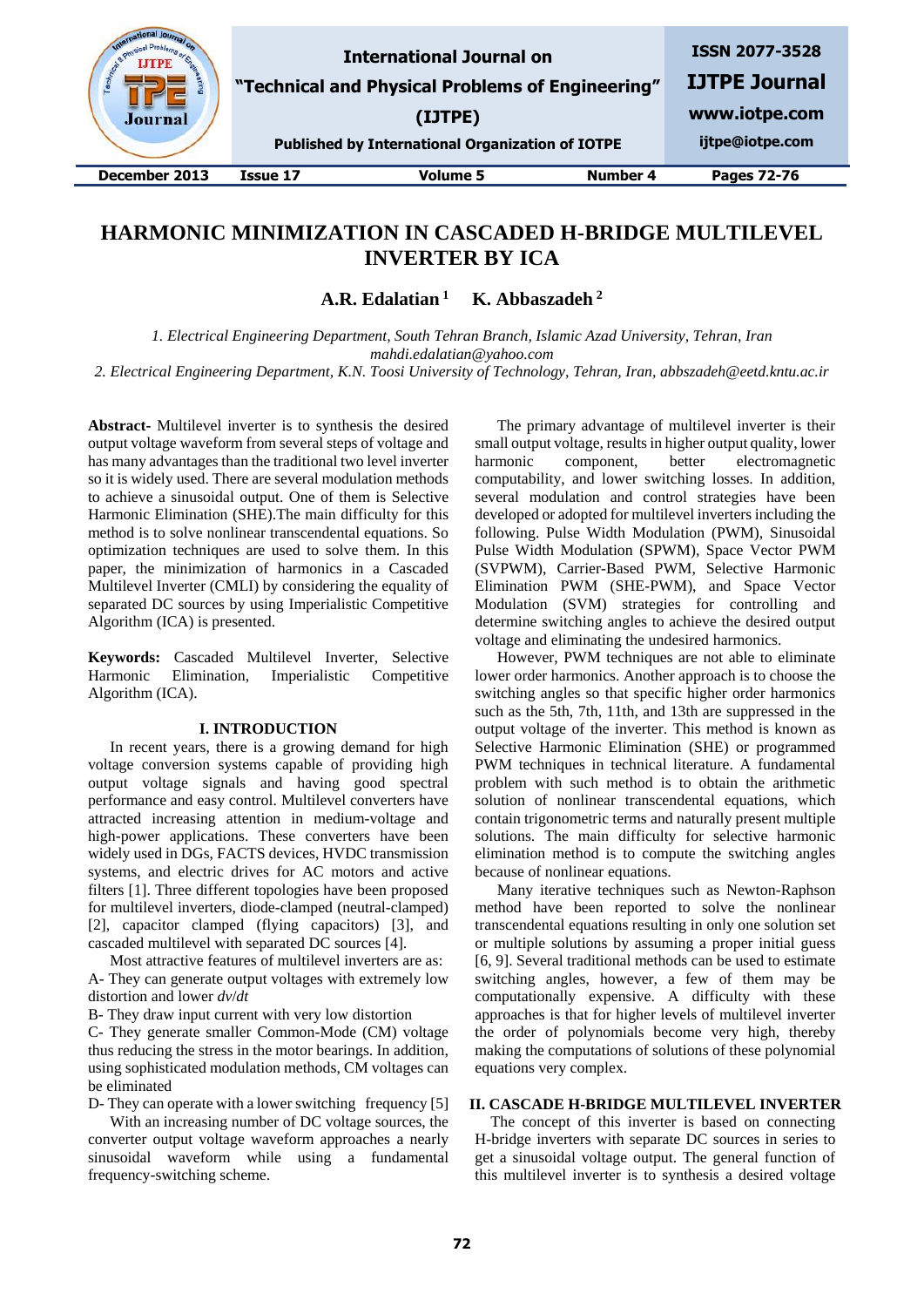from several Separate DC Sources (SDCSs), which may be obtained from batteries, fuel cells, or ultra-capacitors. The output voltage is the sum of the voltage that is generated by each cell. Each full-bridge can generate three different voltage outputs,  $+V_{dc}$ , 0, and  $-V_{dc}$  by different combinations of the four switches, *S*1, *S*2, *S*3, and *S*4.

For example, a 7-level cascaded multilevel inverter with three isolated DC sources and phase voltage waveform of it are shown in Figures 1 and 2, respectively. The number of output voltage levels are  $2n+1$ , where *n* is the number of cells or separate DC source. One of the advantages of this type of multilevel inverter is that it needs less number of components comparative to the diode clamped or the flying capacitor, so the price and the weight of the inverter is less than that of the two types. DC sources can be equal or unequal so we have two configurations, symmetric and asymmetric cascade H-bridge multilevel inverter. The switching angles can be chosen in such a way that the total harmonic distortion is minimized [10, 11].



Figure 1. Seven-level cascaded H-bridge multilevel inverter with separate DC sources



Figure 2. The output voltage waveform of a 7-level inverter

#### **III. SELECTIVE HARMONIC ELIMINATION**

Assuming a nine-level symmetric cascade H-bridge inverter, which output waveform shown in Figure 3. For a stepped waveform such as the one depicted in Figure 3 with steps, Fourier transform for this waveform follows:

$$
V(\omega t) = \sum_{n=1}^{\infty} V_n \sin(n\omega t)
$$
 (1)

where,  $V_n$  are voltage harmonic components, which are introduced in Equation (2).

$$
V_n = \begin{cases} \frac{4v_{dc}}{n\pi} \sum_{n=1}^{s} \cos(n\theta_i), & n = \text{odd} \\ 0, & n = \text{even} \end{cases} \tag{2}
$$

Only odd order harmonics exist due to half cycle symmetry of waveform. It is necessary to eliminate low order harmonics, from 5 to 13. It is not needed to delete triple harmonics because they will be eliminated in three-phase output. The expansion for Equation (2) results in Equation (3).

$$
\begin{cases}\nV_1 = \frac{4v_{dc}}{\pi} \left[ \cos(\theta_1) + \cos(\theta_2) + \dots + \cos(\theta_4) \right] \\
V_5 = \frac{4v_{dc}}{5\pi} \left[ \cos(5\theta_1) + \cos(5\theta_2) + \dots + \cos(5\theta_4) \right] \\
\vdots \\
V_{13} = \frac{4v_{dc}}{13\pi} \left[ \cos(13\theta_1) + \cos(13\theta_2) + \dots + \cos(13\theta_4) \right]\n\end{cases}
$$
\n(3)

$$
M = \frac{V_1}{4v_{dc}s/\pi} \tag{4}
$$

where, *M* is modulation index. Finally, we can write Equation (3) as follow:

$$
\begin{cases}\nM = \frac{1}{4} [\cos(\theta_1) + \cos(\theta_2) + ... + \cos(\theta_4)] \\
0 = [\cos(5\theta_1) + \cos(5\theta_2) + ... + \cos(5\theta_4)] \\
\vdots \\
0 = [\cos(13\theta_1) + \cos(13\theta_2) + ... + \cos(13\theta_4)]\n\end{cases} (5)
$$

For harmonic optimization, switching angles  $\theta_1$ , ...,  $\theta_4$ for a 9-level inverter shown in Figure 3 have to be selected so certain order harmonics are eliminated. It is necessary to determine six switching angles, namely  $\theta_1$ , ...,  $\theta_4$  such that Equation (3) is satisfied. These equations are nonlinear and different solution methods can be applied to them. This set of nonlinear equations can be solved by iterative techniques such as the Newton-Raphson method [12]. However, such techniques need a good initial guess, which should be very close to the exact solution patterns.

Therefore, the Newton-Raphson method is not feasible to solve the SHE problem for a large number of switching angles if good initial guesses are not available. To solve the SHE problem another approach based on mathematical theory of resultant is proposed, where the SHE problem are converted into an equivalent set of polynomial equations and then the mathematical theory of resultant is utilized to find all possible sets of solution.



Figure 3. The output voltage waveform of a 9-level inverter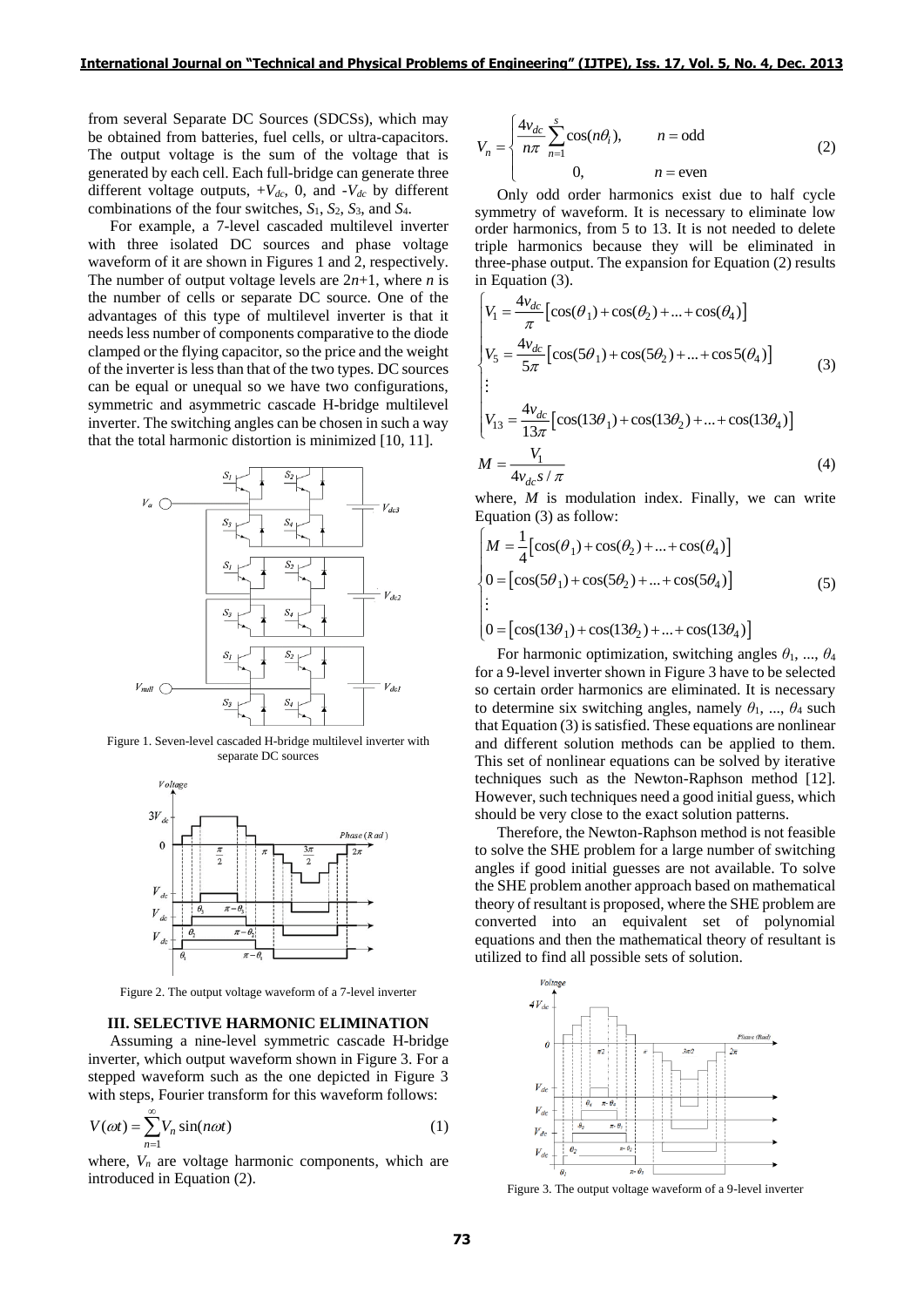However, this approach appears to be unattractive because as the number of inverter level increases, so does the degree of the polynomials of the mathematical model. This is likely to lead to numerical difficulty and substantial computational burden as well [13]. GA and PSO algorithms have been used for this aim [14, 15]. In this paper, the Imperialistic Competitive Algorithm (ICA) approach is developed to deal with the SHE problem with equal DC sources.

#### **IV. ICA ALGORITHM**

Figure 4 shows the flowchart of the ICA. Similar to other evolutionary algorithms, this algorithm starts with an initial population. Each individual of the population is called a country. Some of the best countries (in optimization terminology, countries with the least cost) are selected to be the imperialist states and the rest form the colonies of these imperialists. All the colonies of initial countries are divided among the mentioned imperialists based on their power. The power of each country, the counterpart of fitness value in the GA, is inversely proportional to its cost.

The imperialist states together with their colonies form some empires. After forming initial empires, the colonies in each of them start moving toward their relevant imperialist country. This movement is a simple model of assimilation policy, which was pursued by some of the imperialist states. The total power of an empire depends on both the power of the imperialist country and the power of its colonies. This fact is modeled by defining the total power of an empire as the power of imperialist country plus a percentage of mean power of its colonies [16]. The steps of the proposed ICA are described as follows:

Step 1- Generate an initial colonies set with a size of *Nc*. Step 2- Set iteration equal to 1.

Step 3- Calculate the objective function for each colony and set the power of each colony as follows:

$$
CP_c = OF \tag{6}
$$

Step 4- Keep the best *Nimp* colonies as the imperialists and set the power of each imperialist as follows:

$$
IP_i = OF \tag{7}
$$

Step 5- Assign the colonies to each imperialist according to the calculated *IPi.* This means the number of colonies owned by each imperialist (Equation (8)), is proportional to its power, *IPi*.

$$
(IP_i / \sum_{j=1}^{N_{imp}} IP_j) \times (N_c - N_{imp})
$$
\n(8)

Step 6- Move the colonies towards their relevant imperialist using crossover and mutation operators.

Step 7- Exchange the position of a colony and imperialist if it is stronger  $CP_c > IP_i$ .

Step 8- Compute the empire's power, that is, *EP<sup>i</sup>* for all empires as follows:

$$
EP_i = \frac{1}{NE_i} \left( \chi_1 \times IP_i + \chi_2 \times \sum_{c \in E_i} CP_c \right)
$$
 (9)

where,  $\chi_1$  and  $\chi_2$  are weighting factors that are adaptively selected.

Step 9- Pick the weakest colony and give it to one of the best empires (select destination empire probabilistically based on its power, *EPi*).

Step 10- Eliminate the empire that has no colony.

Step 11- If more than one empire remained then go to the sixth step.

Step 12- End [17].

 $\lambda$ *j* 



Figure 4. Flowchart of the Imperialist Competitive Algorithm

# **V. SIMULATION RESULTS**

To validate computational results for switching angles, a simulation is done on Matlab/Simulink and m-file software for an 11-level cascaded H-bridge inverter with equal DC sources. ICA parameters are in Table 1. Simulation results are presented for modulation index  $M = 0.8$  is shown in Table 2. The output phase voltage, line-line voltage waveforms, and frequency spectra of the line-line voltage are shown in Figures 5(a) to 5(d).

From the frequency spectra (FFT Analysis) of the output line voltage shown in Figure 5(d), it can be seen that the magnitudes of lower order 5th, 7th, 11th, and 13th harmonics are minimized. The THD result of the output line voltage shown in Figure 5(d), which is calculated according to the following, is 5.47%. Therefore, without the recalculation of optimum switching angles, the undesired harmonics (5th, 7th, 11th, and 13th in this case) will the *THD* of output voltage increases.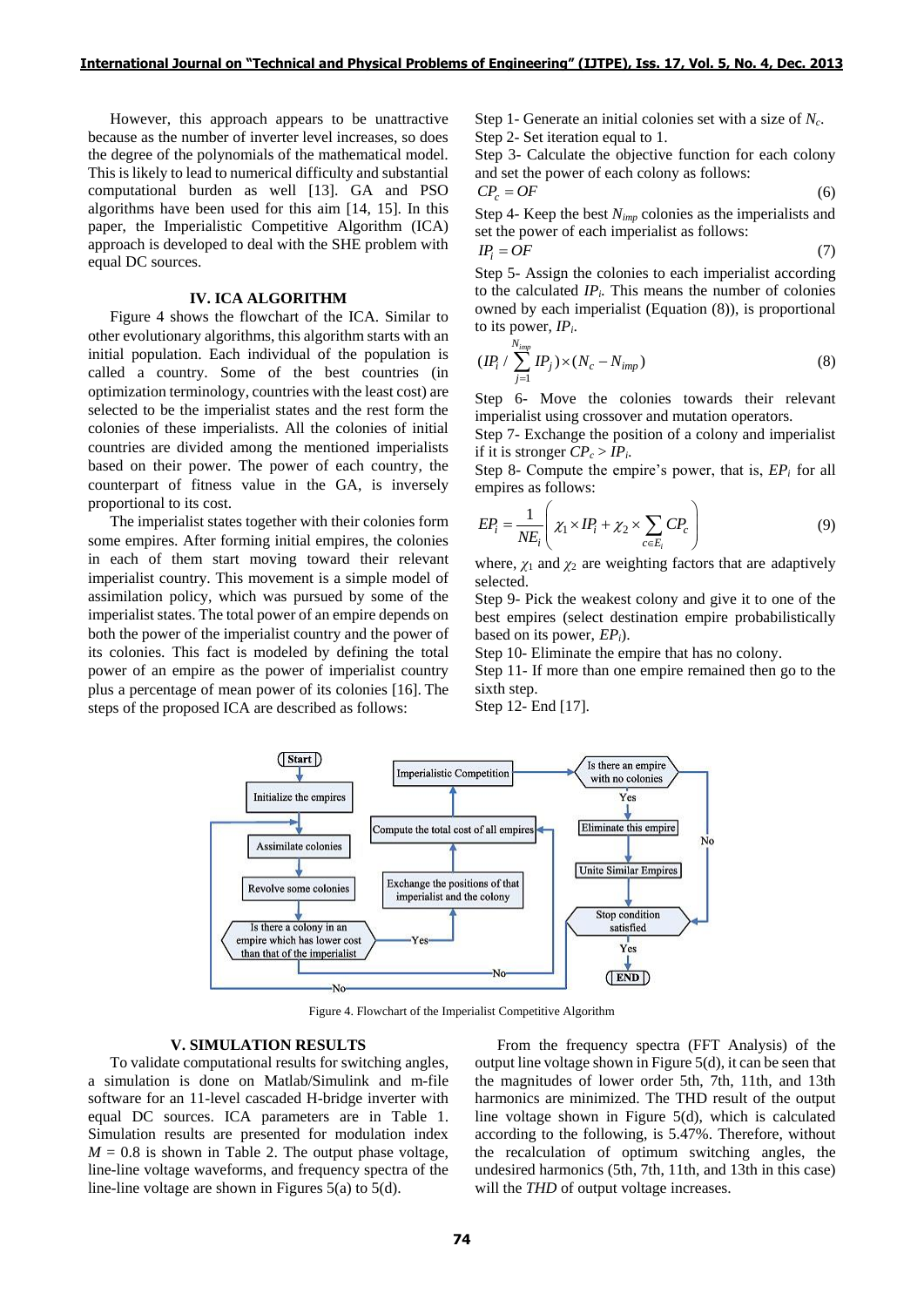| Table 1. ICA parameters |     |  |  |  |
|-------------------------|-----|--|--|--|
| Number of countries     | 100 |  |  |  |
| Max decades             | 150 |  |  |  |
| Number of imperials     |     |  |  |  |

Table 2. Result of angles for 11-level cascade H-bridge inverter

|  |  | 0 8 6 5772 18 9454 27 1891 45 1328 62 2385 1 |  |
|--|--|----------------------------------------------|--|

The proposed technique is applied to minimize defined cost function for the above stated case. The convergence characteristic of the ICA algorithm is depicted in Figure 6.



Figure 5. (a) Output phase voltage waveform, (b) Output line-line voltage, (c) FFT Analysis phase voltage, (d) FFT Analysis line voltage



#### **VI. CONCLUSIONS**

Different iterative methods are used to solve the nonlinear SHE equations such as Newton-Raphson. Since they have computationally expensive and the order of polynomials become very high for higher levels of multilevel inverter so optimization techniques are used to overcome these difficulties. In this paper, ICA has been proposed to solve SHE problem with equal DC sources in H-bridge cascaded multilevel inverter. The proposed method is able to find the optimum switching angles in a simple manner. They also reduce the computational burden and running time and ensure the accuracy and quality of the calculated angles. The simulation and experimental results are provided for an 11-level cascaded H-bridge inverter to validate the accuracy of the computational results.

#### **REFERENCES**

[1] M.G. Hosseini Aghdam, S.H. Fathi, G.B. Gharehpetian, "Analysis of Multi-Carrier PWM Methods for Asymmetric Multi-Level Inverter", IEEE Conference on Industrial Electronics and Applications (ICIEA), pp. 2057-2062, 2008.

[2] A. Nabae, I. Takahashi, H. Akagi, "A New Neutral Point Clamped PWM Inverter", IEEE Trans. Ind. Appl., Vol. IA-17, No. 5, pp. 518-523, September/October 1981. [3] T.A. Maynard, H. Foch, "Multi-Level Choppers for High Voltage Applications", Proc. Eur. Conf. Power Electron. Appl., Vol. 2, pp. 45-50, 1992.

[4] P.W. Hammond, "A New Approach to Enhance Power Quality for Medium Voltage AC Drives", IEEE Trans. Ind. Appl., Vol. 33, No. 1, pp. 202-208, January-February 1997.

[5] J. Rodriguez, J.Sh. Lai, F. Zheng, "Multilevel Inverters - A Survey of Topologies, Control Applications", IEEE Trans. Ind. Electron., Vol. 49, No. 4, pp. 724-738, August 2002.

[6] H.S. Patel, R.G. Hoft, "Generalized Harmonic Elimination and Voltage Control in Thyristor Inverters, Part I - Harmonic Elimination", IEEE Trans. Ind. Appl., Vol. IA-9, No. 3, pp. 310-317, May-June 1973.

[7] H.S. Patel, R.G. Hoft, "Generalized Harmonic Elimination and Voltage Control in Thyristor Inverters, Part II - Voltage Control Technique", IEEE Trans. Ind. Appl., Vol. IA-10, No. 5, pp. 666-673, September-October 1974.